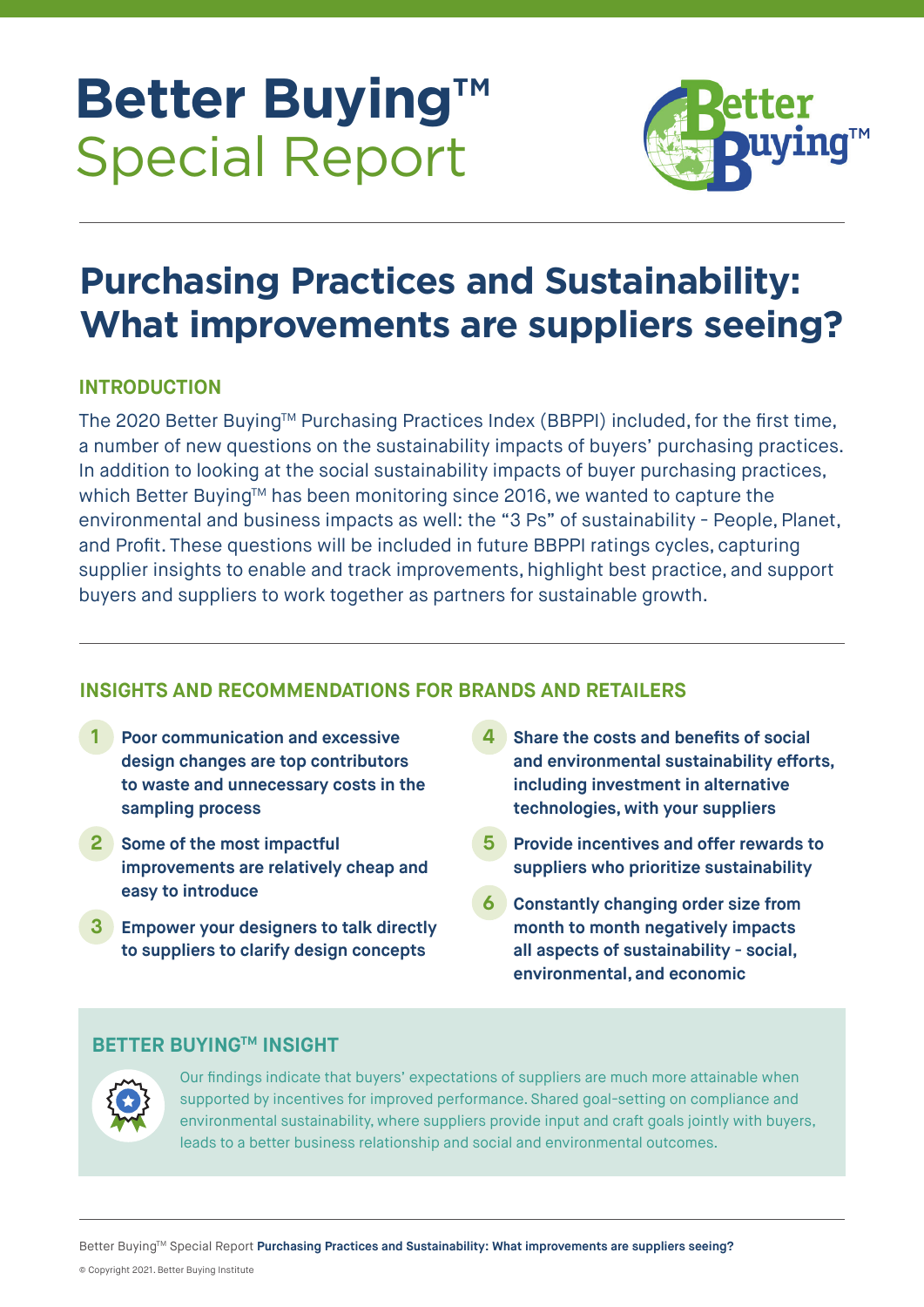This report focuses on 4 key areas:

- Design and Development
- Investment in cost-reducing alternative technologies
- Expectations and incentives for CSR/compliance and environmental sustainability performance
- Impacts of steep variations in month-to-month order volume

#### **KEY FINDINGS**

#### **Design & Development**

The Design and Development stages are critical points for avoiding and eliminating waste. Many of the most impactful practices reported by suppliers do not require expensive investments or drastic changes to a buyer's workflow.

Improving the alignment between sample requests and actual orders reduces waste and eases the financial burden on suppliers who have made significant investments in producing those samples.

#### **SUPPLIER INSIGHT**



Buyers should reward suppliers who invest in sustainable and environmentally-friendly development, instead of awarding orders to other, cheaper suppliers who have not incurred these costs.

### **TOP SUSTAINABILITY EFFORTS CURRENTLY BEING MADE BY BUYERS**



Giving feedback on reasons for rejecting samples enables suppliers to better understand their buyers' expectations and make improvements to future samples, leading to less waste in the sampling process (Figure 1).

Setting a target price prior to beginning development gives clarity about what is possible in terms of design and eliminates the likelihood that costly trims, embellishments, and other details will need to be removed later in the process - or pressure put on suppliers to include them at reduced cost.

Improving the conversion rate of samples is a key driver in reducing waste, with one supplier noting that about 30% of their material waste is due to dropped styles.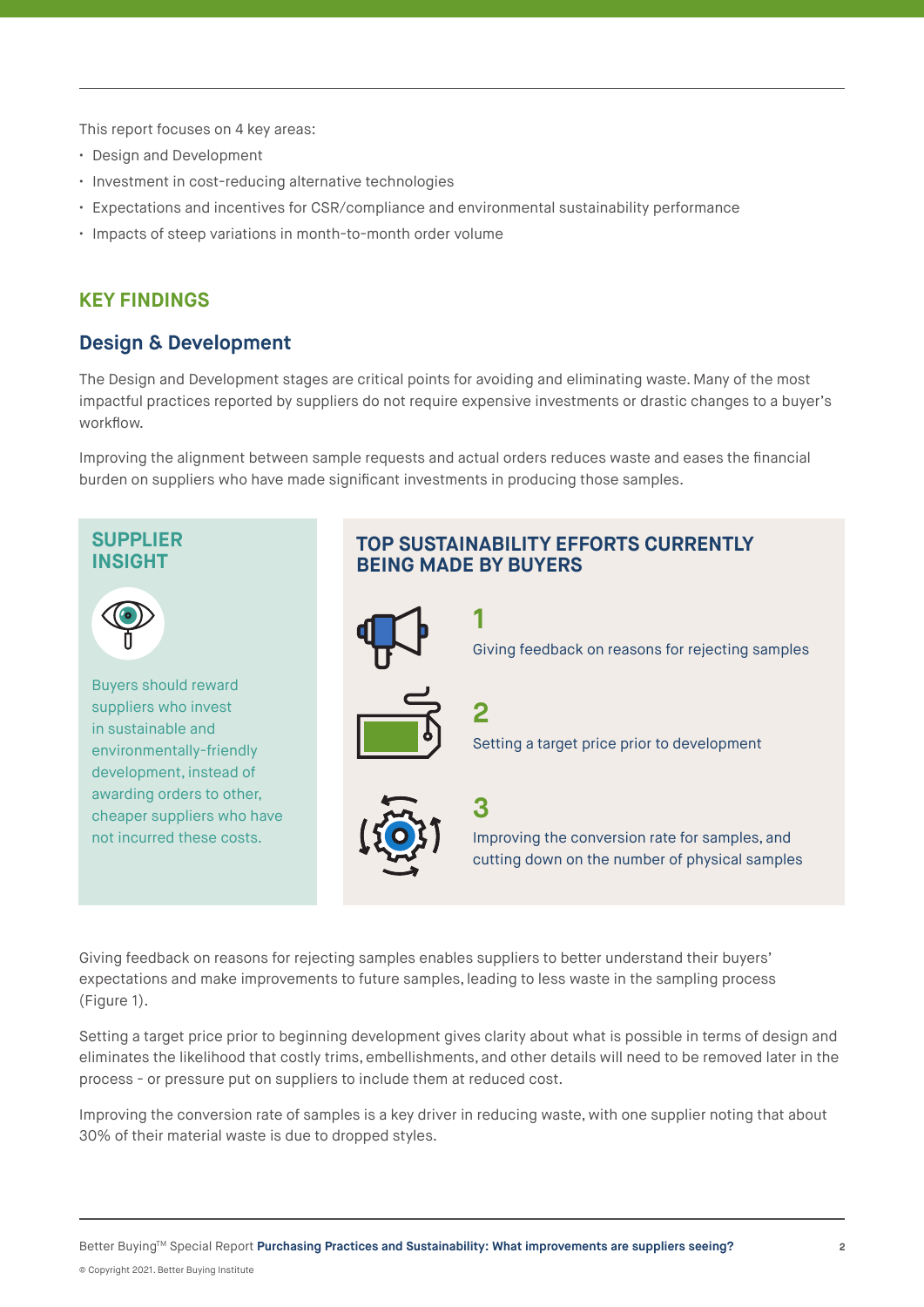

#### **FIGURE 1. SUSTAINABILITY EFFORTS THROUGH DESIGN & DEVELOPMENT**

#### **TABLE 1. SUPPLIERS' COMMENTS ABOUT THE SUSTAINABILITY IMPACTS OF THEIR BUYERS' DESIGN AND DEVELOPMENT PRACTICES**

| <b>THEME</b>                                                           | # OF MENTIONS | <b>SAMPLE QUOTES</b>                                                                                                                                                                                                                                                                                                                        |  |  |
|------------------------------------------------------------------------|---------------|---------------------------------------------------------------------------------------------------------------------------------------------------------------------------------------------------------------------------------------------------------------------------------------------------------------------------------------------|--|--|
| Design & Development practices that negatively impacted sustainability |               |                                                                                                                                                                                                                                                                                                                                             |  |  |
| <b>Business sustainability</b>                                         |               |                                                                                                                                                                                                                                                                                                                                             |  |  |
| Affects timeline                                                       | 11            | BOM not accurate and spend a lot of time to cross check<br>Design & development includes almost 2 months of extensive<br>exercise where line gets changed or dropped at the stage of order<br>confirmation which affects timeline<br>Too excessive QPP (approval sample) for GPA orders (promo),<br>impacted on manufacturing lead time     |  |  |
| Added costs                                                            | 8             | Compare to many other brands, this customer use too many<br>branding labels, paper packaging which cost for both supplier<br>& brand extra cost as well not sustainable<br>Counter developments were required without a sample to copy<br>& finally rejected for not matching to the original production. This<br>results in loss of  money |  |  |
| Unnecessary<br>complication and<br>misunderstanding                    | 4             | There are duplicated requests of LA samples via different SPR in<br>the same cc and same style. Sometimes the later duplicated SPR<br>causes vendor confused about the requested sample quantity and<br>missing update since it's late-added                                                                                                |  |  |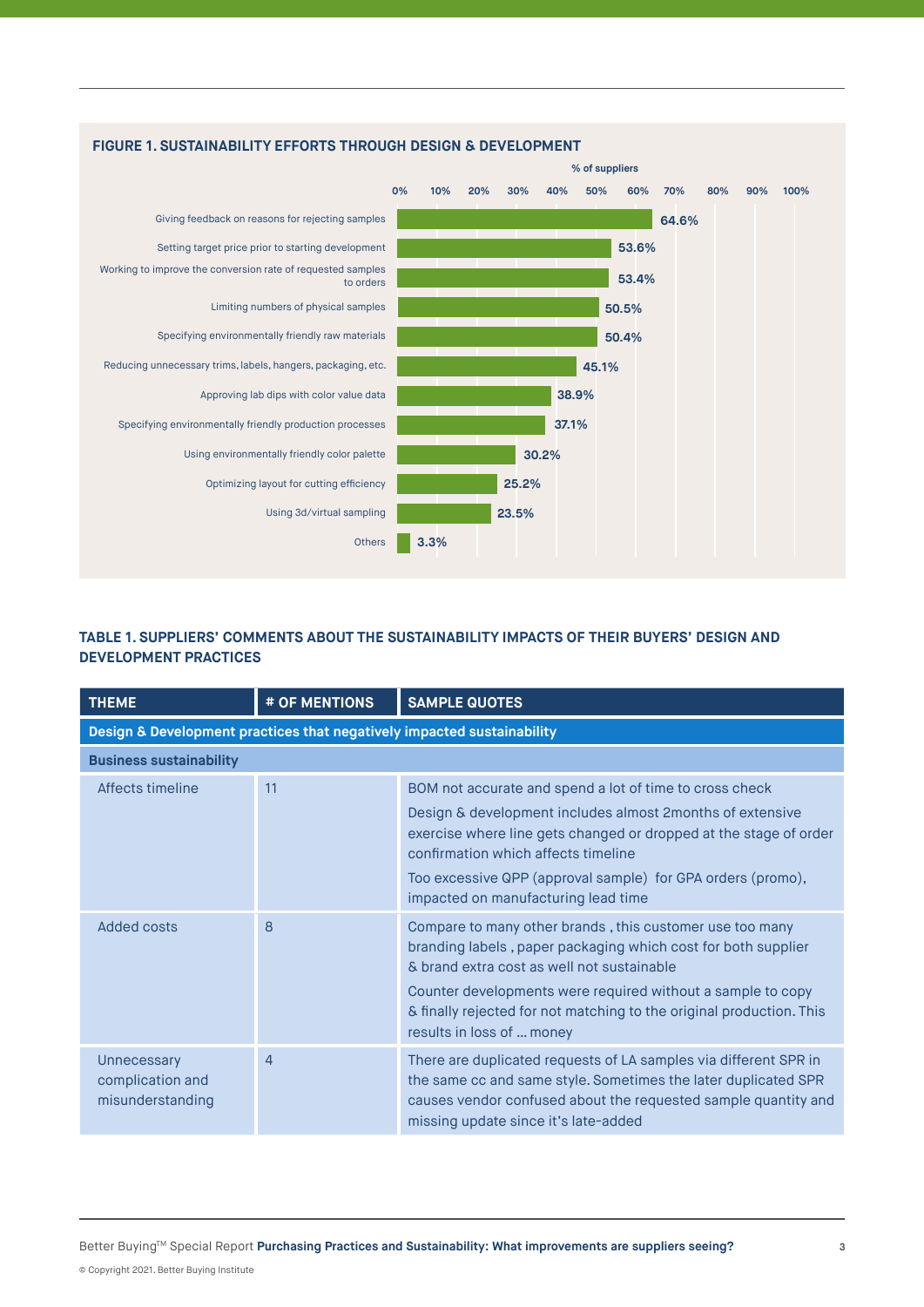| <b>THEME</b>                                                           | # OF MENTIONS | <b>SAMPLE QUOTES</b>                                                                                                                                                                                                                                                                                                                                                                |  |  |
|------------------------------------------------------------------------|---------------|-------------------------------------------------------------------------------------------------------------------------------------------------------------------------------------------------------------------------------------------------------------------------------------------------------------------------------------------------------------------------------------|--|--|
| Design & Development practices that negatively impacted sustainability |               |                                                                                                                                                                                                                                                                                                                                                                                     |  |  |
| <b>Business sustainability (continued)</b>                             |               |                                                                                                                                                                                                                                                                                                                                                                                     |  |  |
| Sampling overload                                                      | 3             | Buyer takes style wise each colorway sample in actual color<br>in development stage, we suggest to take style wise anyone<br>colorway sample along with Lab dip or strike-off to have a color<br>& design idea to minimize vendors sampling overload as we have<br>to submit each colorway sample again with actual colors in pre-<br>production stage after the order confirmation |  |  |
| Other themes                                                           | 3             | Supplier comments about increased material liability, production<br>processes bottlenecks, and impact on product quality, were coded<br>under the Other themes                                                                                                                                                                                                                      |  |  |
| <b>Environmental</b><br>sustainability                                 | 6             | Drop rate is high, so we have waste much resource<br>Approx 30% material waste happens due to products dropping<br>- please ensure that fit tests and pricing are done earlier to<br>minimize product drops                                                                                                                                                                         |  |  |
| Design & Development practices that positively impacted sustainability |               |                                                                                                                                                                                                                                                                                                                                                                                     |  |  |
| <b>Business sustainability</b>                                         | 3             | PD process improved last year through different training received<br>from our suplier for a better understanding of their expectation<br>and goals<br>In our business, the development comes from the design team<br>and not the buyer. We have recently changed the process to be<br>more collaborative and it has worked well                                                     |  |  |
| <b>Environmental</b><br>sustainability                                 |               | For the environmental sustainability-[buyer company name]<br>already introduced organic/BCI program so this is pretty ok                                                                                                                                                                                                                                                            |  |  |

Suppliers also highlighted poor communication and excessive design changes as top contributors to waste in the sampling process, with one commenting that the "hidden cost is huge."

Extensive internal reviews, late comments, inaccurate tech packs, and numerous sample requests impact lead times and increase the pressure on suppliers to deliver on time. "Design & development includes almost 2 months of extensive exercise, where [a] line gets changed or dropped at the stage of order confirmation, which affects [the] timeline," comments one supplier.

All of these last-minute changes can have a snowball effect, delaying production and at the same time increasing suppliers' costs. Multiple suppliers also highlighted the need to speak directly with the individuals who have intimate knowledge of a design concept, as opposed to other team members, to resolve any questions or concerns about design details and streamline communication.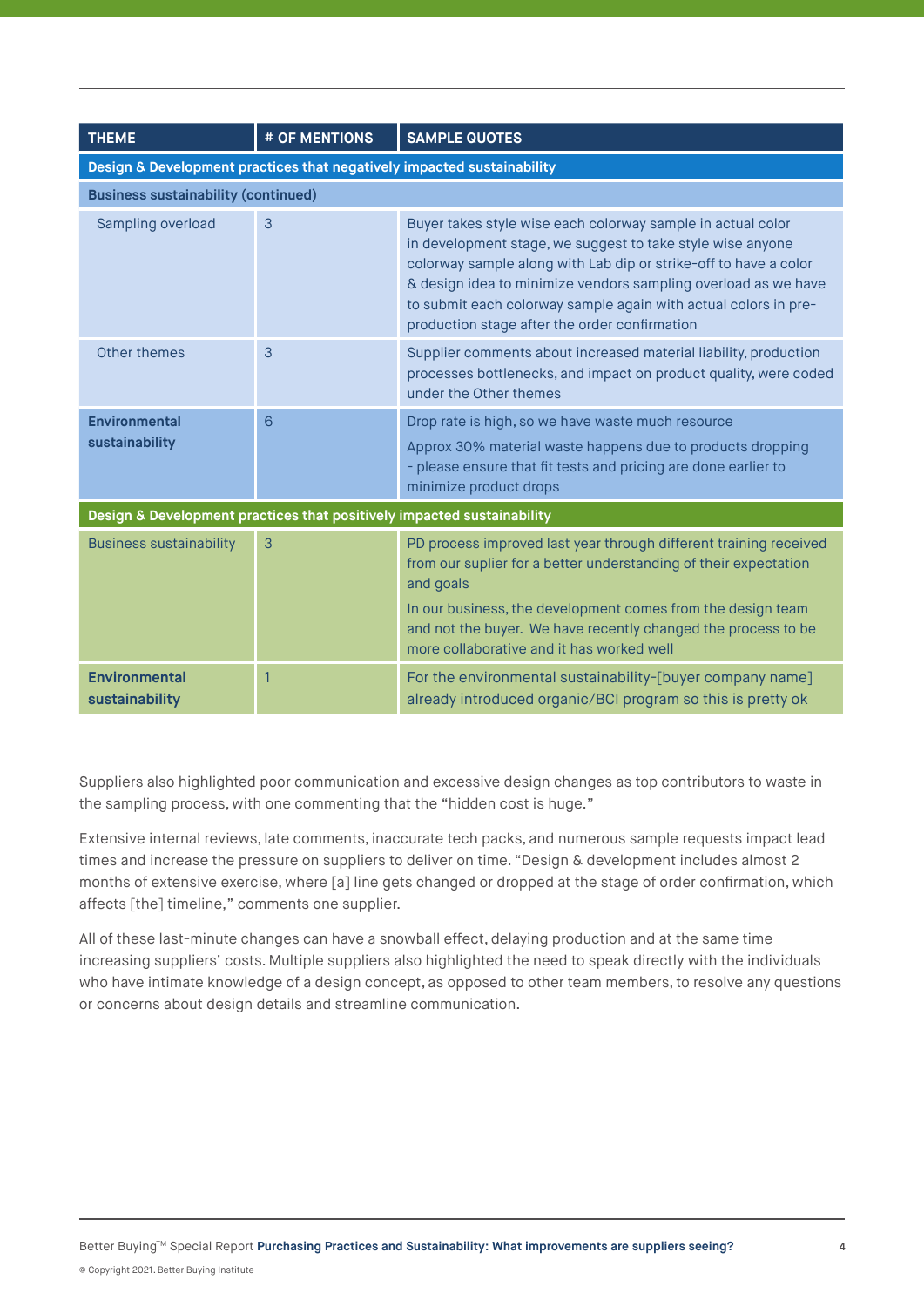#### **SUPPLIER INSIGHT**



Design & Development includes almost 2 months of extensive exercise where [a] line gets changed or dropped at the stage of order confirmation, which affects [the] timeline.

Last-minute changes can have a snowball effect, delaying production and at the same time increasing suppliers' costs.

### **Investments in Alternative Technologies**



**1** Software upgrades







Investments in machinery

Investments in alternative technologies reflect a win-win approach to buyer-supplier business partnerships, but are not yet standard industry practice. For sustainability efforts to be long-lasting, costs and benefits need to be spread more evenly between buyers and suppliers.

Just 8.9% of suppliers reported that their buyer invests in alternative technologies to help them save on operational costs.

The most common type of investment involved software upgrades, which enable suppliers to conduct datadriven analysis, improve communication with their buyers, and increase efficiency.

Next was investment in 3D or virtual sampling technology, which helped some suppliers cut down on the number of physical samples required, leading to less material waste and reducing their financial burden.

Additionally, suppliers mentioned investments in machinery to increase their capabilities and improve their productivity.

#### **SUPPLIER INSIGHT**



The retail environment does require the brands to constantly challenge manufacturers to better their efficiencies and pass on benefits to the brand, but there should be a sustainable partnership towards a joint cause. There is a strong push from [our buyer] for vendors to constantly upgrade and update technology, but the cost of investment is borne by the vendor alone whereas the benefits thereof are expected to be shared, with the lion's share going to the brand.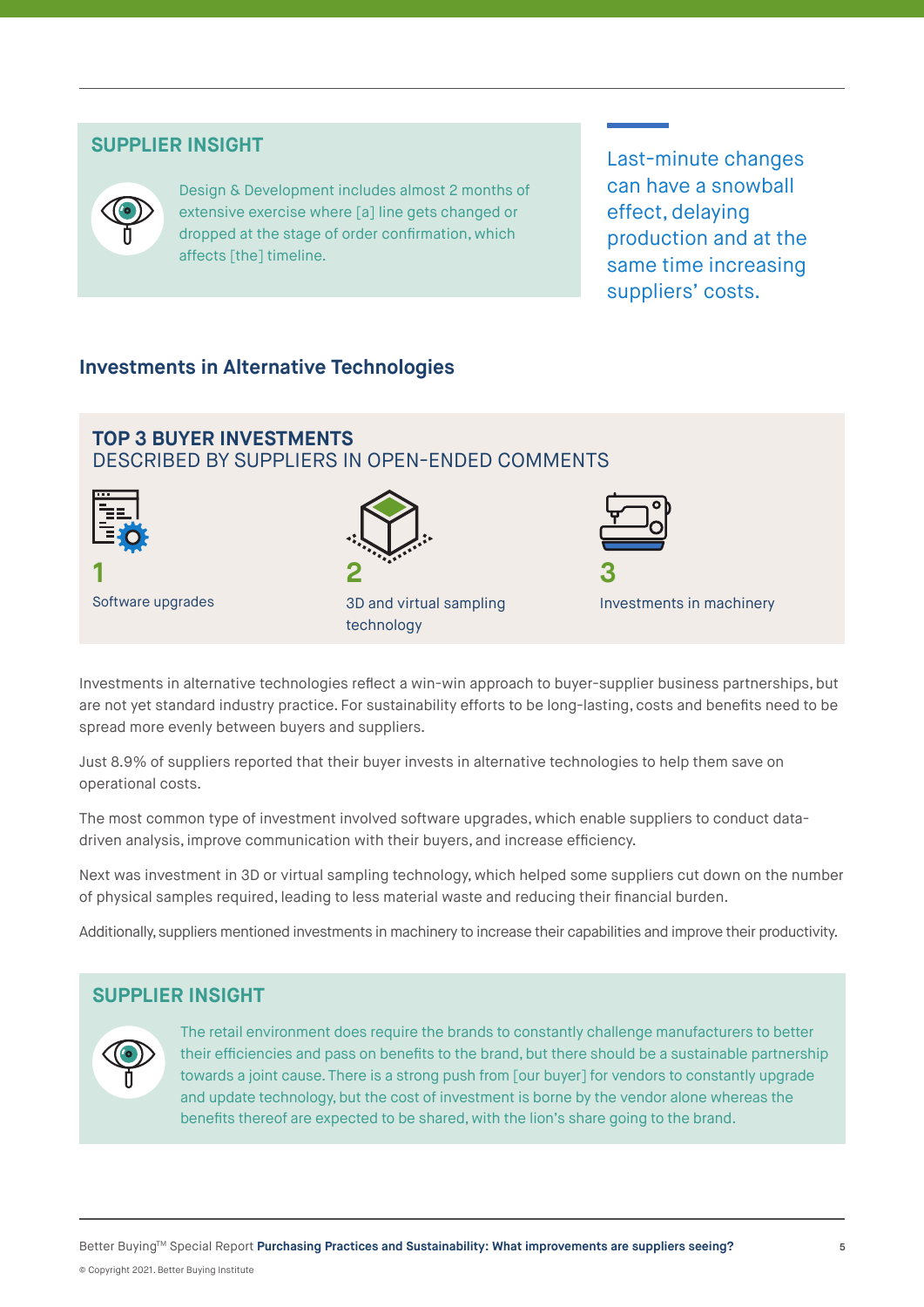#### **TABLE 2. EXAMPLES OF CURRENT INVESTMENT TYPES AS DESCRIBED BY SUPPLIERS**

| <b>THEME</b>                         | # OF MENTIONS   | <b>SAMPLE COMMENTS</b>                                                                                                                 |
|--------------------------------------|-----------------|----------------------------------------------------------------------------------------------------------------------------------------|
| Operational tools                    | 16              | SMEE (ERP system)                                                                                                                      |
| 3D or virtual sampling<br>technology | 13              | 3D for 1st proto sample checking styling details and fitting                                                                           |
| New machinery or<br>machinery parts  | 12 <sup>°</sup> | Introduce especial sewing machine to improve the productive,<br>thanks                                                                 |
| Worker training<br>programs          | $\overline{4}$  | introduce productive development training, aid efficiency<br>development through third party consultation.<br>Her Health & Her Finance |
| Other themes                         | 3               | Other types of investments like conducting audit programs and<br>recruiting technicians, were coded under the Other themes             |

#### **Expectations and Incentives**

Setting expectations for sustainability performance ensures buyers and suppliers are aligned on their goals. Where buyers offer incentives for improved performance alongside these expectations, the impact on sustainability is much greater, provided the incentives offered are the right ones, and offer direct financial benefits to the supplier.

## **TOP FINDINGS ON EXPECTATIONS AND INCENTIVES**



Most suppliers reported their buyers are setting expectations for CSR/compliance (91.8%) and environmental sustainability (82.0%)



**2** 

Far fewer suppliers reported their buyers offered incentives for either CSR/compliance, or for environmental sustainability (Figure 2)

For those that did receive incentives, shared goal setting was the most frequently reported for both CSR/ compliance and environmental sustainability. Next were larger order volumes and a more favorable mix of products – both of these types of incentives have direct financial benefits for suppliers, making them quite compelling. One of the most coveted incentives – premium prices – was much less frequently reported by suppliers.

#### **SUPPLIER INSIGHT**



An absence of incentives indicates that "there has been no conversation or concern from the buying team around sustainability or the environment".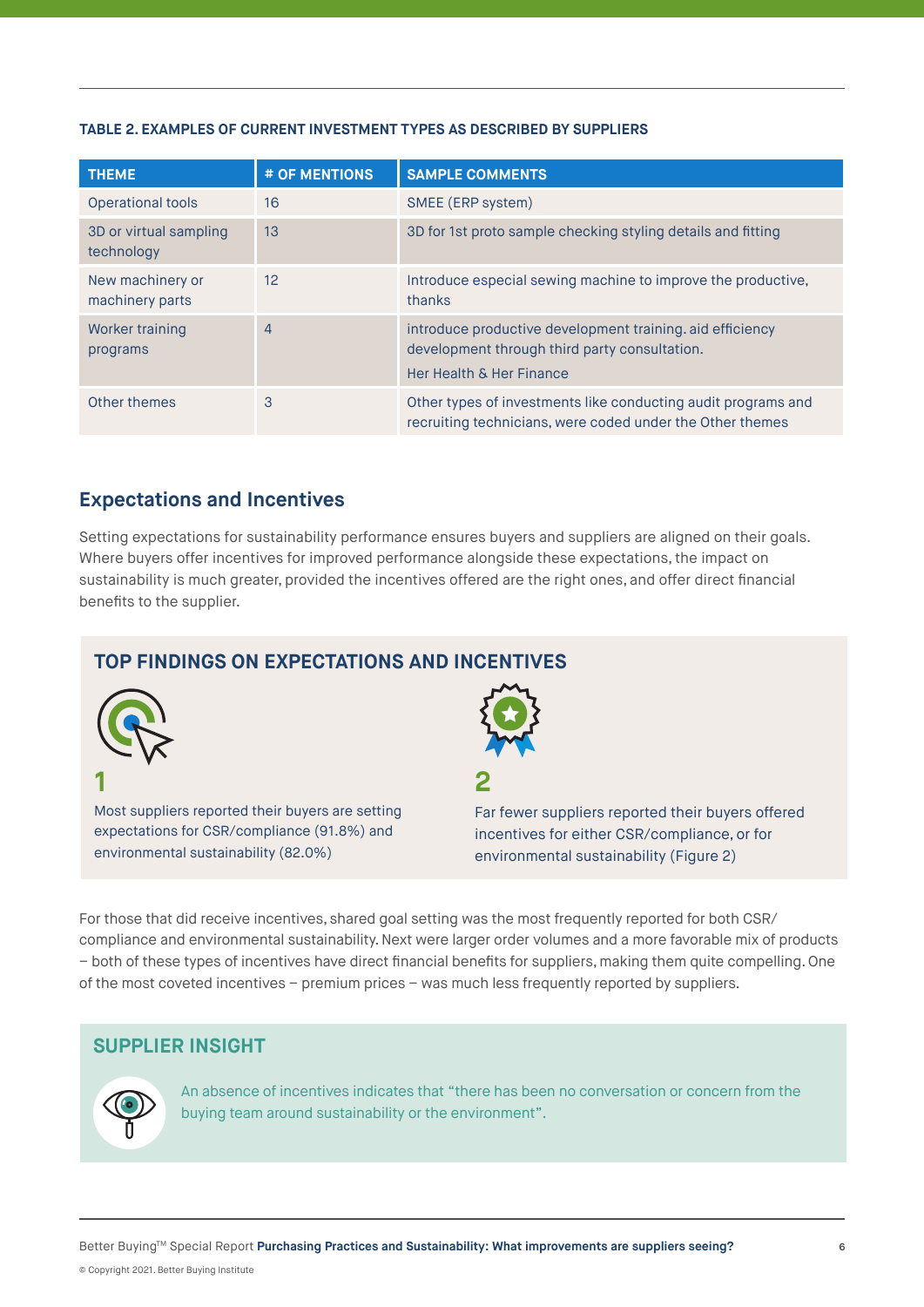

#### **Incentives – Emerging Themes**

A number of themes emerged from our supplier responses in relation to best practice in relation to incentives and rewards:

- When price, quality, and delivery dominate buyers' conversations with suppliers, sustainability can be de-prioritized or ignored altogether
- Incentives and rewards need to be more clearly defined, and explained by buyers
- Clear incentive and reward structures, where the benefits are clearly defined and explained to suppliers, support compliance

### **SUPPLIER INSIGHT**



Our fair practices are appreciated, leading to growing confidence in us from the buying team. This has also led to recommendation with other divisions, hence the business growth.

# **BETTER BUYING™ INSIGHT**



Clear expectations and incentives are useful tools for accelerating progress on key sustainability issues. Supporting suppliers to introduce fair practices leads to improved buyersupplier relations and real business growth.